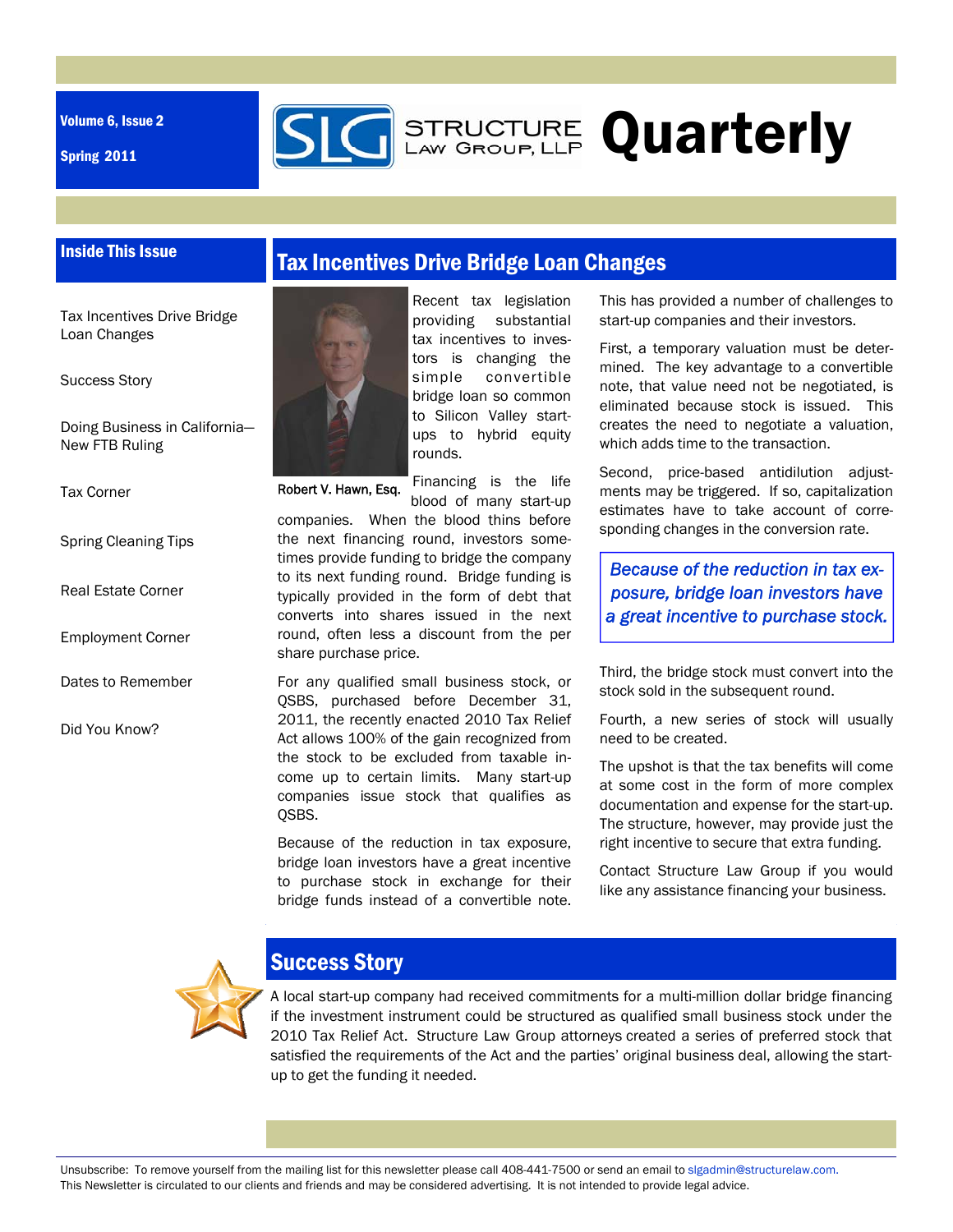

Doing Business in California -- New FTB Ruling

Because California franchise taxes can be much higher than taxes in other states, companies often try to avoid being considered as doing business in California. In the past, one way to do this was to form in another state, not register the company in California, and set up a subsidiary entity. Then you have just that subsidiary entity do business in California, thus saving the parent company from having a filing re-

Tamara B. Pow, Esq.

quirement in California and from paying

California franchise taxes.

The Franchise Tax Board has now addressed the question: "Is the sole owner of a disregarded entity "doing business" in California if the owner has no other activities in the State other than those of its disregarded entity?" It looked at QSubs (Qualified Subchapter S subsidiaries) and single member limited liability companies, and found that where a disregarded entity's activities constitute "doing business" in California, the owner is "doing business" in California. In other words, the Franchise Tax Board is taking the position that activities will be attributed from a disregarded entity to its owner so that if the disregarded entity is doing business in

*A corporate owner of a disregarded entity is "doing business" in California even if the owner has no other activities in the State.* 

ing business in California if the managing person is in California, even if all of the activities are out of state.

Contact Structure Law Group if you would like assistance registering your entity in California.



California, then the owners will be



## Tax Corner

### California is Focusing on Cancellation of Debt Income



California is looking for taxpayers that gave

their investment properties back to the bank and thought that they could use the Mortgage Forgiveness Debt Relief Act to exclude the cancellation of debt income. According to the March 1, 2011 issue of Spidell's California Taxletter, (Volume 33.3), California is sending out letters to taxpayers who had debt relief on properties that were reported on a 2007 or 2008 Schedule E. The letters compute the potential additional tax owed, plus a 20% accuracy penalty, plus interest on the unreported income.

### Local Sales Tax Rates Increase

Local sales tax rates took effect on April 1, 2011. The sales tax increases were voter-approved in the November 2010 election. The following table summarizes the voter-approved local sales and use tax increases in 14 California cities.

| <b>District Tax Area</b> | County       | New Rate |
|--------------------------|--------------|----------|
| City of San Leandro      | Alameda      | 10.00%   |
| City of Union City       | Alameda      | 10.25%   |
| City of Concord          | Contra Costa | 9.75%    |
| City of El Cerrito       | Contra Costa | 10.25%   |
| City of Placerville      | El Dorado    | 8.75%    |
| City of Eureka           | Humboldt     | 9.00%    |
| City of Santa Monica     | Los Angeles  | 10.25%   |
| City of South El Monte   | Los Angeles  | 10.25%   |
| City of Novato           | Marin        | 9.50%    |
| City of Marina           | Monterey     | 9.25%    |
| City of Tracy            | San Joaquin  | 9.25%    |
| County of Sonoma         | Sonoma       | 9.00%    |
| City of Santa Rosa       | Sonoma       | 9.50%    |
| City of Wheatland        | Yuba         | 8.75%    |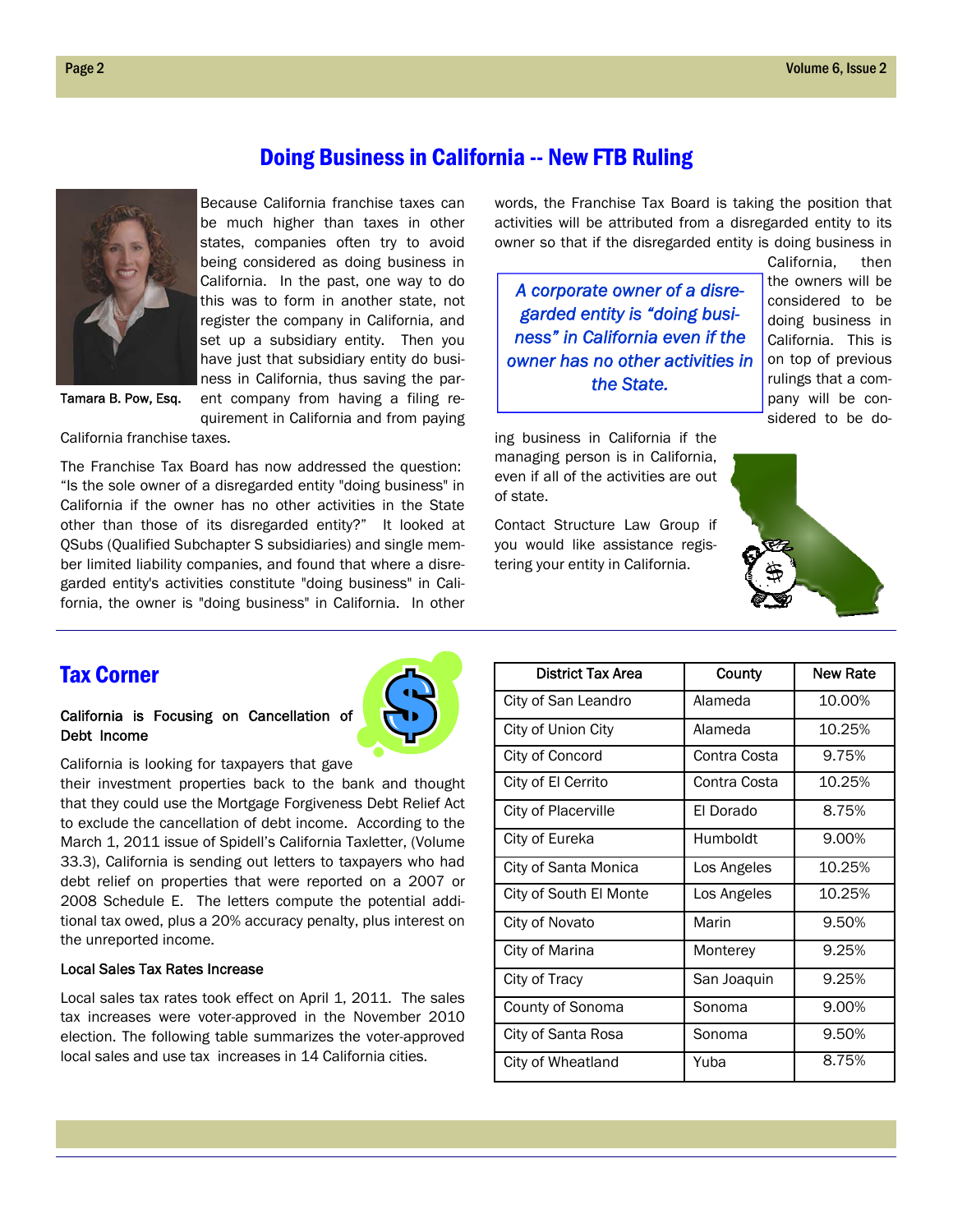# Spring Cleaning Tips

The flowers are blooming, the birds are chirping, and the bees are out in droves. It's that time of year again when we bring out our sponges, pails, cleansers, and trash bags and scrub the house from top to bottom. The annual rite of spring cleaning is a time for us to freshen up our homes, gather our winter gear for storage, and get organized before we are embraced by warm weather. Spring cleaning may never become effortless or fun but there are a few things you can do to manage this project.

### Tips for Spring Cleaning:

Create a list

Planning ahead helps make

spring cleaning more efficient. Make a list of each room in the house that needs to be cleaned. Break down the large projects into smaller parts by creating a bulleted list of items that need to be cleaned and organized in each room.

Divide the tasks

Spring cleaning doesn't have to be a daunting task and is not a one-person-job. Divide the tasks between your family members and schedule a weekend to get the job done. You can even make it fun by creating friendly competition, such as seeing who can clean their side of the room the quickest.

Have your supplies ready

Make sure you have all the equipment and cleaning supplies you'll need for the job. Stock up on gloves, rags, pails, sponges, cleaning solutions, trash bags and containers. Cleaning dirt is not one-size-fits-all. Remember to use the right tools and products when cleaning various surfaces and types of dirt.

Clean one room at a time

Pick the most cluttered or dirtiest room first and work your way down. When you work room by room and

check things off your project list as tasks are completed, you'll feel like you've accomplished a lot and spring cleaning will feel less overwhelming.

### Are You a Real Estate Pro?

A recent Tax Court Memo (Anyika, TC Memo. 2011-69) reminds us how hard it is for someone with a full time job to

try to claim they are a real estate professional in order to get around the passive loss restrictions. For the passive loss restrictions not to apply to you, you must spend over half your working hours and more than 750 hours each year on your real estate investments. So, if you are already working full time, you have to put in more hours than that in real estate. (Kiplinger Tax Letter, April 1, 2011, Vol. 86, No. 7)

Take note: Time spent on properties with average rental periods of seven days or less does not count towards the 750 hour test. Short terms rentals are also ineligible for the \$25,000 deduction for losses from actively managed real estate. (Kiplinger Tax Letter, March 18, 2011, Vol. 86, No. 6)

# Real Estate Corner **Employment Corner**

### President Obama Calls For Hike in FUTA For Employers

Under his budget proposal, President Obama is calling for an increase in the wage base Federal Unemploy-

ment Tax Act (FUTA) tax that employers pay on behalf of employees. With the increase in unemployment claims, many states have depleted unemployment funds. Under the current law employers pay 6.2% on the first \$7,000 of earnings paid to each employee. The increase, if passed, would change the wage base to \$15,000 and as a result would increase the maximum FUTA contribution per each employee to \$930 per year from \$434 per year. If the proposal is passed, the increase would go into effect in 2014. (The HR Specialist, April 2011, Vol. 9, No. 4)